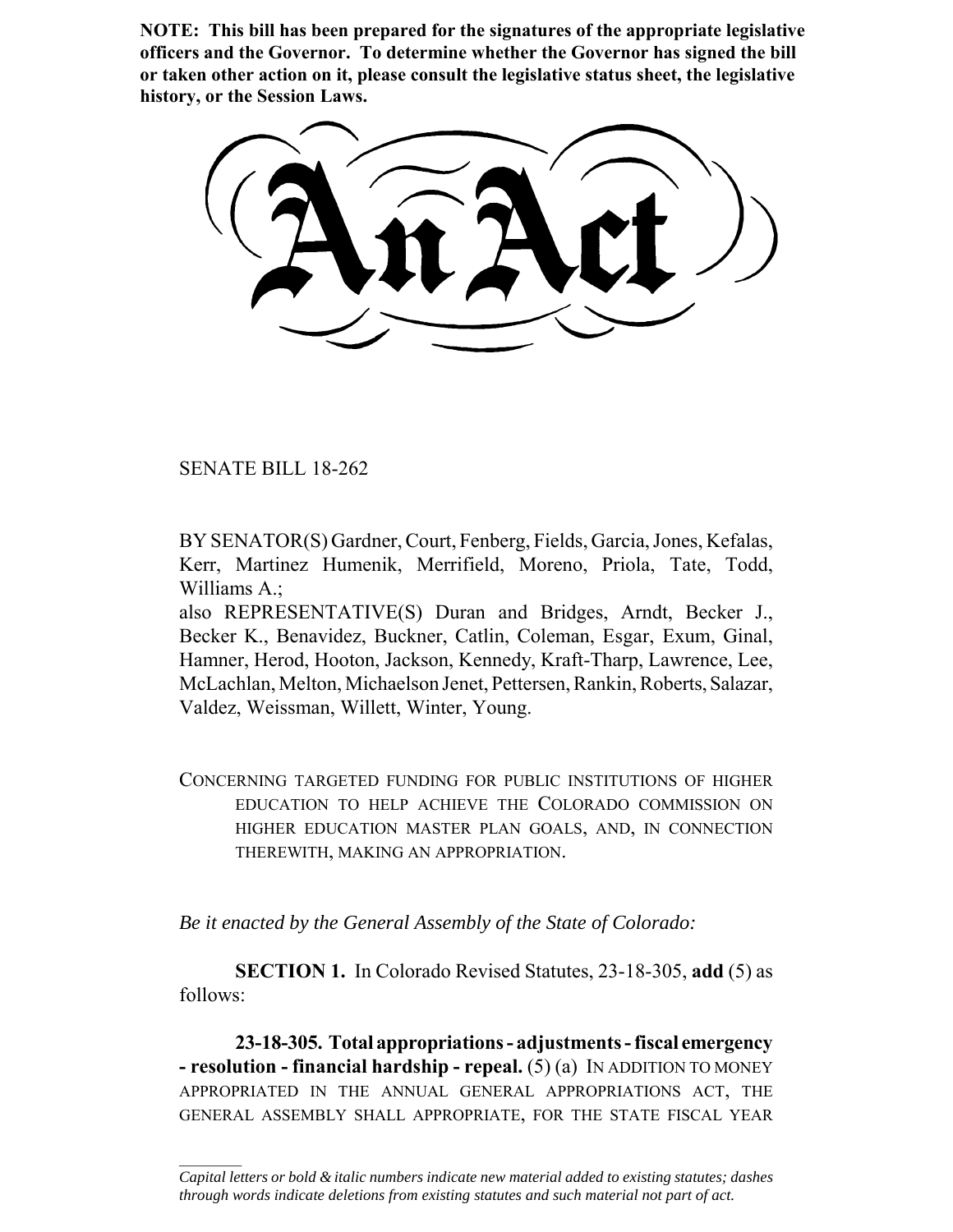2018-19, SIXTEEN MILLION SEVEN HUNDRED FORTY-SEVEN THOUSAND TWENTY-FIVE DOLLARS TO THE DEPARTMENT OF HIGHER EDUCATION FOR ALLOCATION TO INSTITUTIONS FOR PURPOSES OF THIS ARTICLE 18 AND FOR FINANCIAL AID PURSUANT TO ARTICLE 3.3 OF THIS TITLE 23.

(b) NOTWITHSTANDING ANY PROVISION OF THIS ARTICLE 18 AS IMPLEMENTED IN THE ANNUAL GENERAL APPROPRIATIONS ACT FOR STATE FISCAL YEAR 2018-19 TO THE CONTRARY, FOR STATE FISCAL YEAR 2018-19, THE GENERAL ASSEMBLY MAY APPROPRIATE PURSUANT TO SUBSECTION  $(5)(a)$  OF THIS SECTION:

(I) FOR THE REGENTS OF THE UNIVERSITY OF COLORADO, SEVEN HUNDRED TWENTY-TWO THOUSAND EIGHT HUNDRED FIFTY-TWO DOLLARS LESS THAN REQUIRED PURSUANT TO SECTION 23-18-303 AND FIVE HUNDRED TWENTY-SIX THOUSAND FOUR HUNDRED TWENTY-ONE DOLLARS LESS THAN REQUIRED PURSUANT TO SECTION 23-18-304;

(II) FOR THE BOARD OF GOVERNORS OF THE COLORADO STATE UNIVERSITY SYSTEM, FIVE HUNDRED THOUSAND DOLLARS LESS THAN REQUIRED PURSUANT TO SECTION 23-18-304; AND

(III) FOR OTHER GOVERNING BOARDS OF INSTITUTIONS OF HIGHER EDUCATION, ONE MILLION EIGHT HUNDRED SEVENTY-SEVEN THOUSAND EIGHTY-ONE DOLLARS MORE THAN IS REQUIRED PURSUANT TO SECTION 23-18-303.

(c) THIS SUBSECTION (5) IS REPEALED, EFFECTIVE JUNE 30, 2020.

**SECTION 2. Appropriation.** (1) For the 2018-19 state fiscal year, \$1,654,375 is appropriated to the department of higher education. This appropriation is from the general fund. To implement this act, the department may use this appropriation for the Colorado commission on higher education's need based grants.

(2) For the 2018-19 state fiscal year, \$1,500,000 is appropriated to the department of higher education. This appropriation is from the general fund. To implement this act, the department may use this appropriation for the college opportunity scholarship initiative fund.

(3) For the 2018-19 state fiscal year, \$7,572,198 is appropriated to

PAGE 2-SENATE BILL 18-262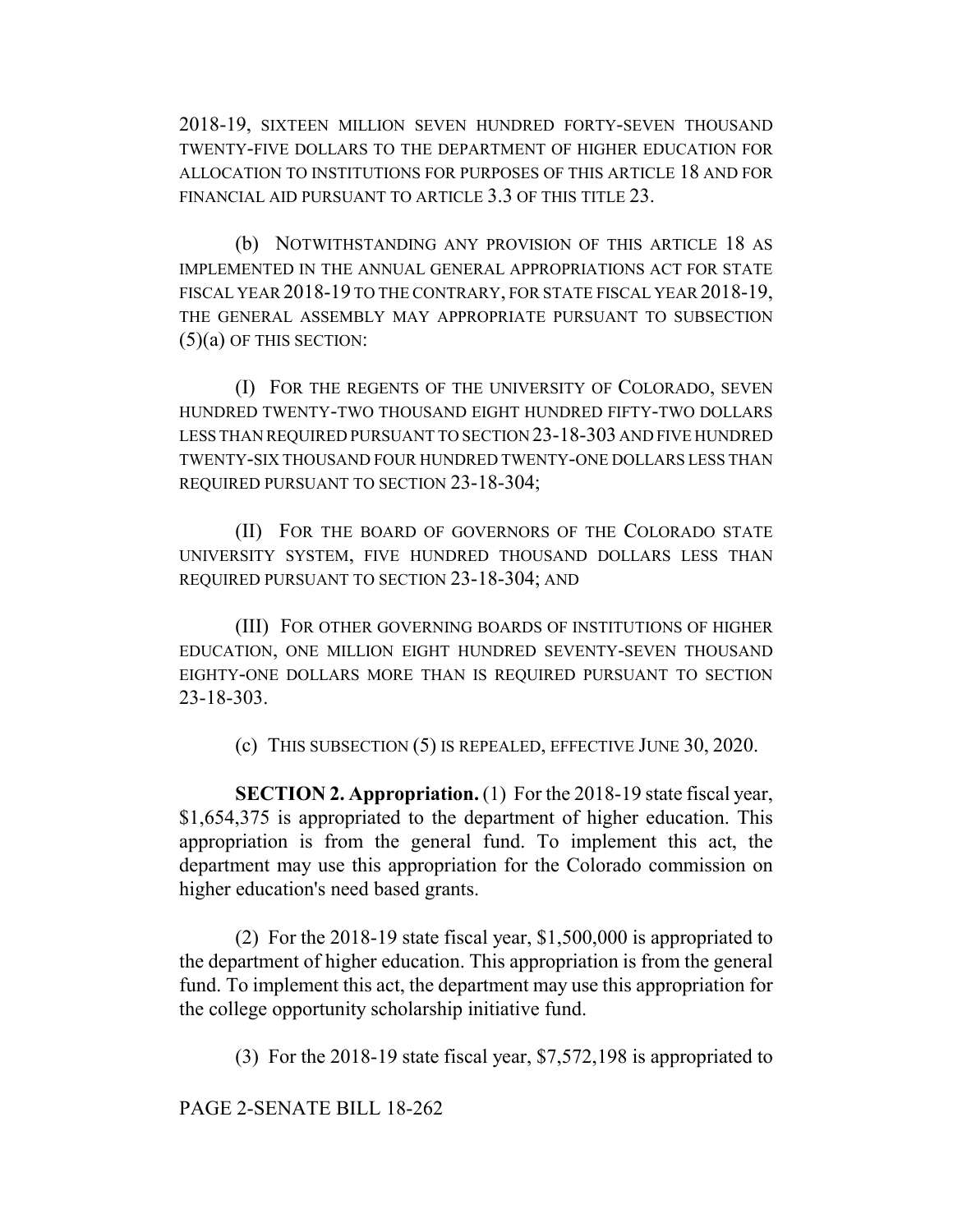the department of higher education. This appropriation is from the general fund. To implement this act, the department may use this appropriation for the college opportunity fund program to be used for student stipends for students attending state public institutions. The total appropriation for stipends for students attending state public institutions, which consists of this appropriation and the appropriation in the annual general appropriation act for the 2018-19 state fiscal year, is based on an estimated 126,203 eligible full-time equivalent students at \$2,550 per 30 credit hours.

(4) For the 2018-19 state fiscal year, \$34,890 is appropriated to the department of higher education. This appropriation is from the general fund. To implement this act, the department may use this appropriation for the college opportunity fund program to be used for student stipends for students attending participating private institutions. The total appropriation for stipends for students attending participating private institutions, which consists of this appropriation and the appropriation in the annual general appropriation act for the 2018-19 state fiscal year, is based on an estimated 1,163 eligible full-time equivalent students at \$1,275 per 30 credit hours.

(5) For the 2018-19 state fiscal year, \$4,306,158 is appropriated to the department of higher education. This appropriation is from the general fund. To implement this act, the department may use this appropriation for the college opportunity fund program to be used for fee-for-service contracts with state institutions pursuant to section 23-18-303, C.R.S.

(6) For the 2018-19 state fiscal year, \$1,348,847 is appropriated to the department of higher education. This appropriation is from the general fund. To implement this act, the department may use this appropriation for the college opportunity fund program to be used for fee-for-service contracts with state institutions for specialty education programs.

(7) For the 2018-19 state fiscal year, \$7,572,198 is appropriated to the department of higher education. This appropriation is from reappropriated funds received from the college opportunity fund program student stipends for students attending state public institutions under subsection (3) of this section. To implement this act, the department may use this appropriation as follows:

| Trustees of Adams state university   | \$67,489  |
|--------------------------------------|-----------|
| Trustees of Colorado Mesa university | \$380,990 |

PAGE 3-SENATE BILL 18-262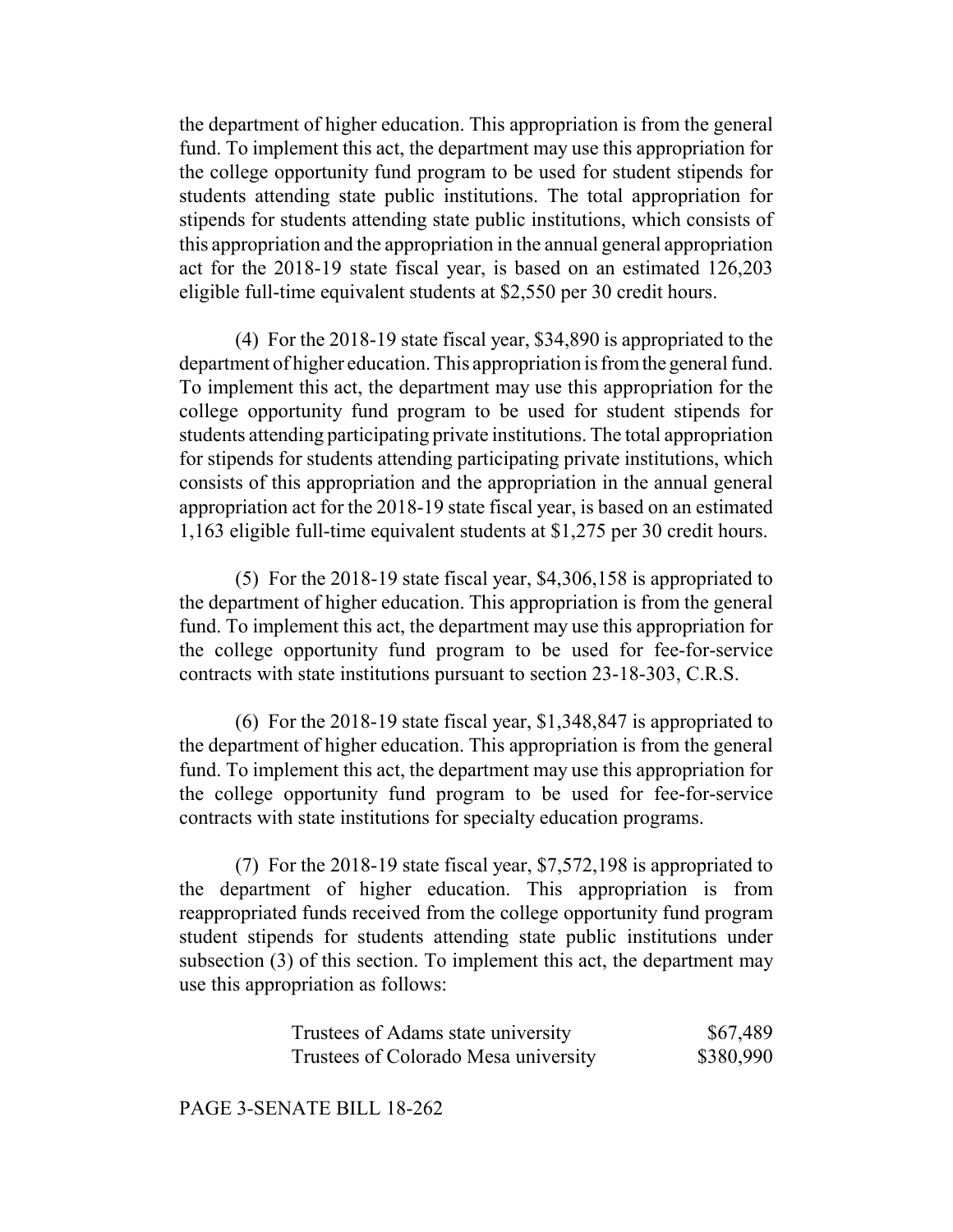| Trustees of Metropolitan state university |             |
|-------------------------------------------|-------------|
| of Denver                                 | \$822,632   |
| Trustees of Western state Colorado        |             |
| university                                | \$79,997    |
| Board of governors of the Colorado state  |             |
| university system                         | \$1,154,032 |
| Trustees of Fort Lewis college            | \$90,748    |
| Regents of the university of Colorado     | \$1,724,293 |
| Trustees of the Colorado school of mines  | \$158,217   |
| University of northern Colorado           | \$395,056   |
| State board for community colleges and    |             |
| occupational education state system       |             |
| community colleges                        | \$2,698,744 |

(8) For the 2018-19 state fiscal year, \$4,306,158 is appropriated to the department of higher education. This appropriation is from reappropriated funds received from the college opportunity fund program fee-for-service contracts with state institutions pursuant to section 23-18-303, C.R.S., under subsection (5) of this section. To implement this act, the department may use this appropriation as follows:

| \$472,649 |
|-----------|
| \$360,451 |
|           |
| \$736,022 |
|           |
| \$461,641 |
|           |
| \$344,905 |
| \$440,855 |
| \$318,385 |
| \$275,312 |
|           |
|           |
| \$895,938 |
|           |

(9) For the 2018-19 state fiscal year, \$1,348,847 is appropriated to the department of higher education. This appropriation is from reappropriated funds received from the college opportunity fund program fee-for-service contracts with state institutions for specialty education

## PAGE 4-SENATE BILL 18-262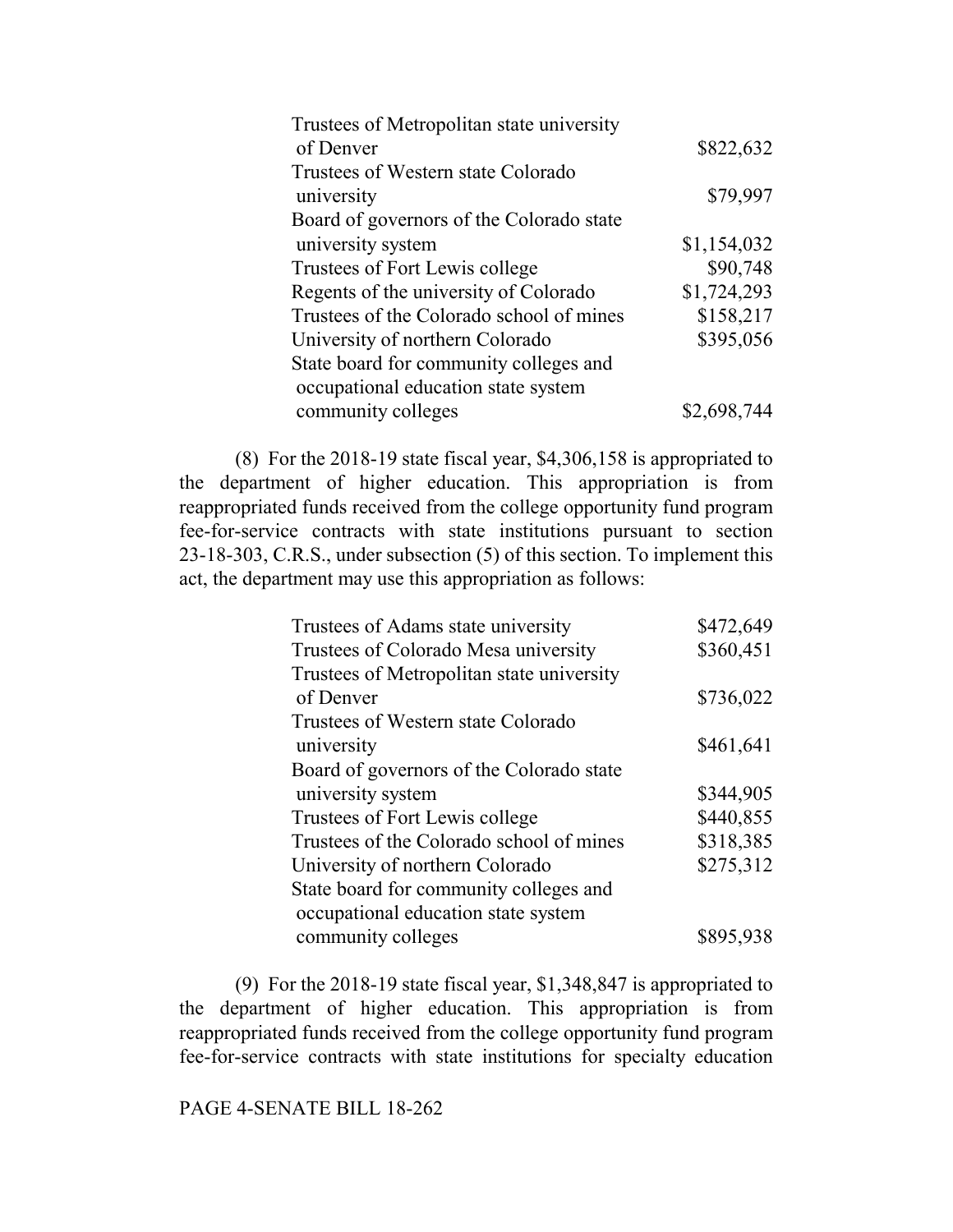programs, under subsection (6) of this section. To implement this act, the department may use this appropriation as follows:

| Board of governors of the Colorado state |           |
|------------------------------------------|-----------|
| university system                        | \$607,333 |
| Regents of the university of Colorado    | \$741,514 |

(10) For the 2018-19 state fiscal year, \$144,670 is appropriated to the department of higher education. This appropriation is from the general fund. To implement this act, the department may use this appropriation for local district college grants, pursuant to section 23-71-301, C.R.S., for Colorado mountain college.

(11) For the 2018-19 state fiscal year, \$185,887 is appropriated to the department of higher education. This appropriation is from the general fund. To implement this act, the department may use this appropriation for local district college grants, pursuant to section 23-71-301, C.R.S., for Aims community college.

**SECTION 3. Safety clause.** The general assembly hereby finds,